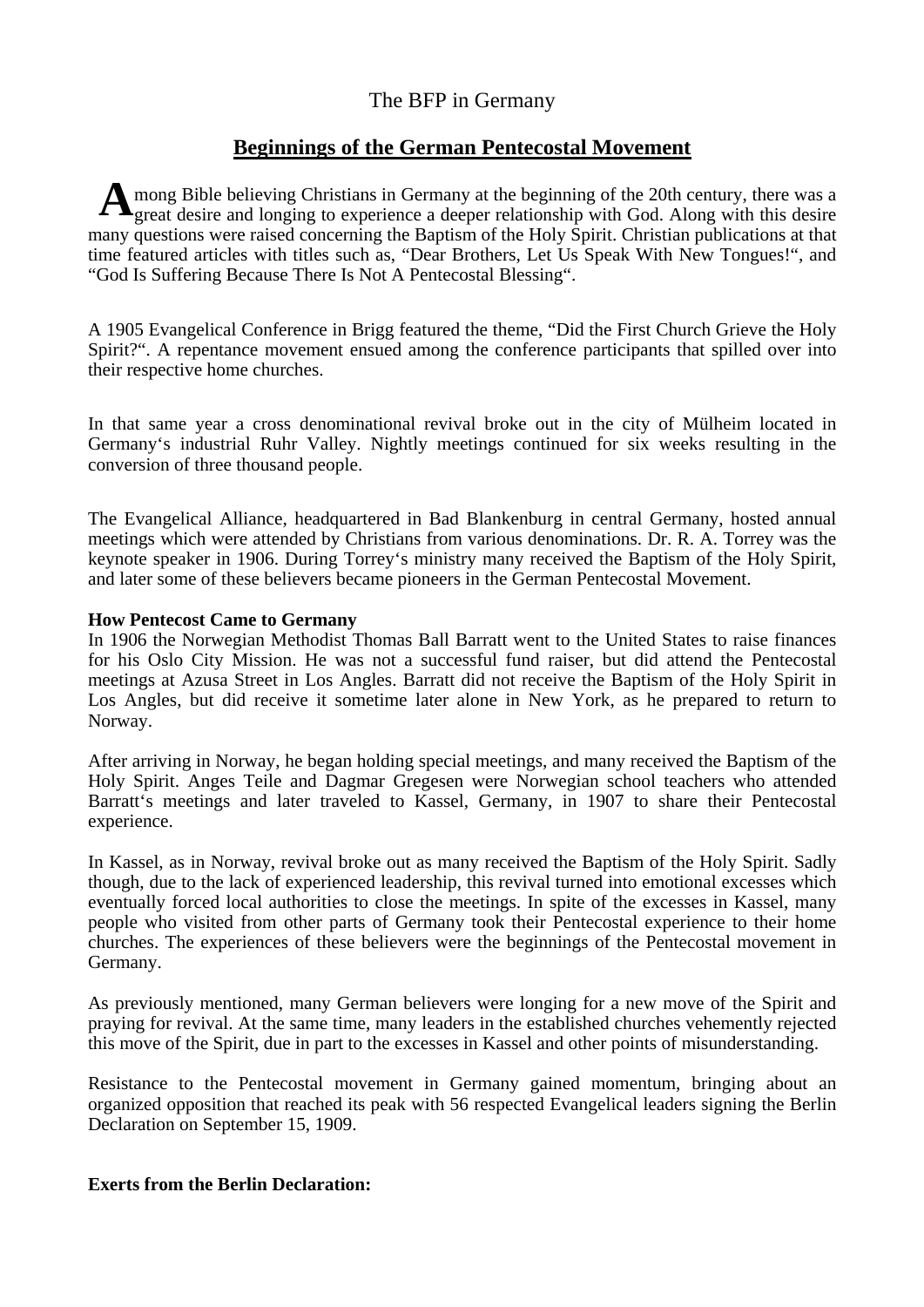• This so-called Pentecostal Movement is from below (satanic influence), and is therefore the result of demonic activity in which Satan intertwines truth with lies.

- It is impossible to recognize this movement as sent from God.
- The Church of God in Germany must reject this movement.
- The issue is non-Biblical teaching from the above statements.

• We believe there is only one Pentecost. We do not expect a new Pentecost. We are waiting for the soon Return of Christ.

This declaration would be the basis for anti-Pentecostal prejudices that influenced the entire Evangelical church for a century. Only in recent years have Pentecostals been allowed to work with other Evangelical churches within Germany. In 1996 the Kassel Agreement, signed by leaders of the BFP and the German Evangelical Alliance, restored this broken relationship. In spite of the Kassel Agreement, still today many Evangelic als are skeptical of the German Pentecostal movement.

# **A Brief History of the BFP**

Between 1906 and 1908 several churches were founded, that still today are a part of the Pentecostal movement in Germany.

The oldest churches in the BFP are located in Berlin, St. Ingbert, and Velbert.

In 1922 the evangelist Heinrich Vietheer established the "Berlin Tent Mission" and began planting Elim Pentecostal churches. Later other independent Pentecostal churches joined his fellowship.

U.S. Assemblies of God missionaries Herbert Schmidt and Gustsav Kinderman directed the efforts of the Danzig Bible school beginning in 1928. Through the influence of this Bible school the Pentecostal message expanded in Eastern Europe amongst Germans, Poles, and Russians, resulting in the formation of the Freie Christengemeinde fellowship.

Evangelist Karl Fix began ministering in Berlin during 1934, and later moved to the Province of Württemberg in Southern Germany. Karl Fix along with Karl Keck and Paula Gassner worked to establish the Volksmission church fellowship. All the above mentioned church fellowships today make up the BFP, including many other local independent churches of varying background.

#### **Repression and War**

In 1938, due to the political repression of the Nazi regime, the Ehm churches affiliated with the Baptists and Darbians, forming the "Bund Evangelisch Freikirchlicher Gemeinden" (Union of Free Protestant [Baptist] Churches).

In 1936, the Berlin "Free Pentecostal Mission" led by Benjamin Schilling and Erwin Lorenz was forced to close (verboten) by the Nazis.

The results of World War II were disastrous for Germany, bringing mass destruction, expulsing millions of people from their homeland, and costing millions of lives. This led to the dissolving of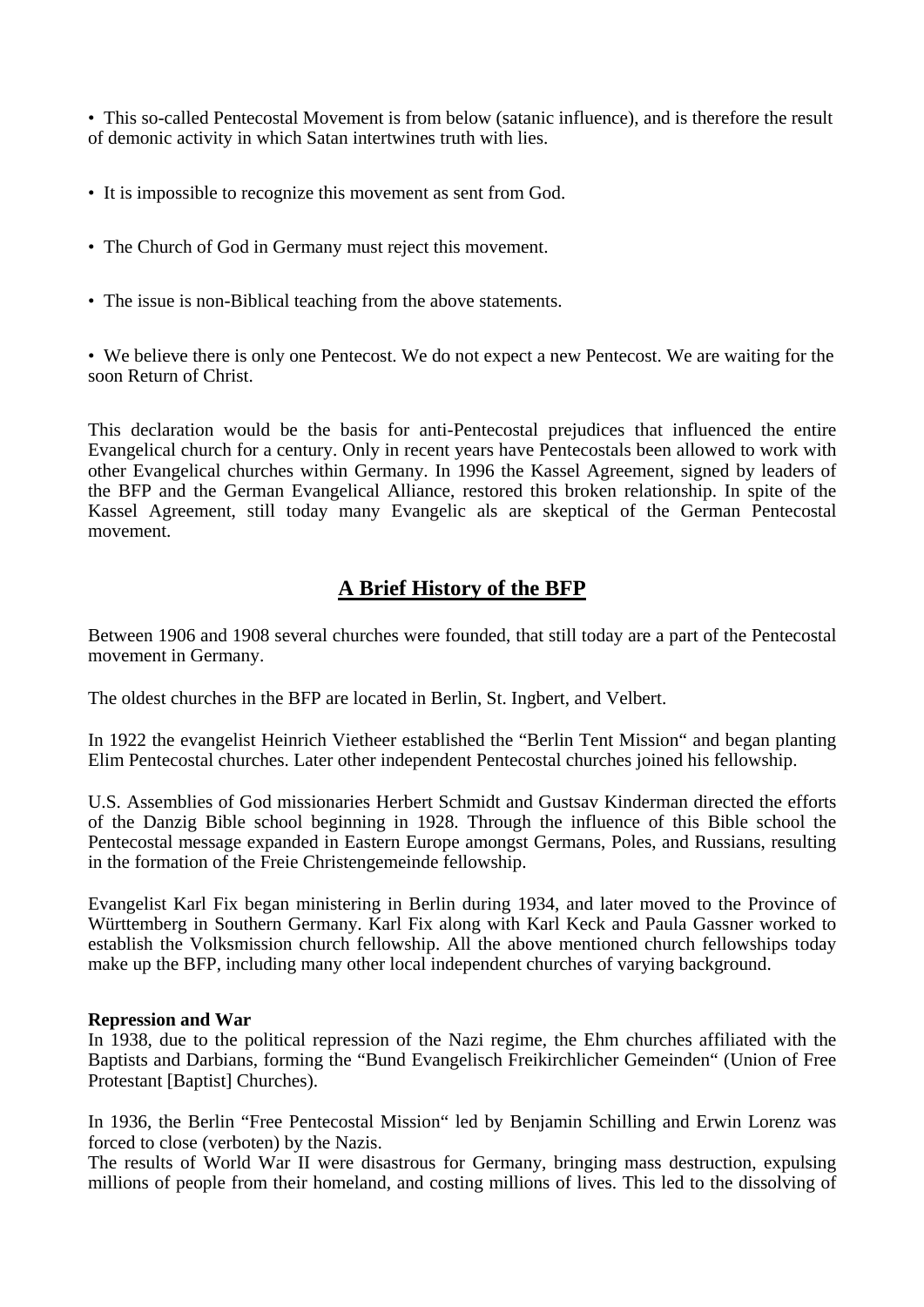many Pentecostal congregations in the East, as well as the destruction of numerous church buildings.

Interestingly enough, German Pentecostals who were expulsed from their homelands in East and Southeast Europe, became the founding members of many new congregations throughout modern Germany.

### **A new beginning**

The BFP traces its beginnings as a denomination back to the "Erweiterte Brüderkonferenz" (Conference of the Brethren) during May 1947 in Stuttgart. This conference was attended by 25 people.

Due to the chaotic conditions in Germany after the war, there was a new desire by various Pentecostal leaders to seek fellowship and closer cooperation.

As a result of this desire for closer cooperation among various Pentecostal churches, the "Arbeitsgemeinschaft der Christengemeinden in Deutschland" (ACD) was constituted as a nonprofit organization in 1954. The Bible school, located first in Stuttgart then in Erzhausen, was established by Assemblies of God missionaries in 1951. It played an important role in bringing about unity in a divided Pentecostal movement.

After the establishment of the ACD, various ministries were launched, among them:

• Leuchter Verlag (publishing house of the ACD)

• Velberter Mission (foreign missions)

Many years later other ministries would include:

• Royal Rangers (for boys and girls together)

• Aktionskomitee für Verfolgte Christen (ministry to persecuted Christians and worldwide relief)

- Bibelunterrichtswerk (teaching materials for local churches)
- Neulandmission (pioneer church mission)
- Bundesverband der Sozialwerke Freikirchlichen Pfingstgemeinden (the umbrella

organization within the BFP for various social work type ministries)

• Bundesjugendwerk (national youth department)

In March 1974, the state of Hessen granted the ACD the much sought after higher legal status of being a "Körperschaft des öffentlichen Rechts" (Cooperation of public jurisdiction). Hessen is where the Bible school and headquarters are located. In 1982, as a result of this new legal status, the name of the ACD was changed to "Bund Freikirchlicher Pfingstgemeinden KdöR" (Union of Free Pentecostal Churches), or in short BFP.

In May 1988, the Volksmission with churches located primarily in Southern Germany affiliated with the BFP. In 1991 after the fall of communism, thirteen Elim churches in East Germany affiliated with the BFP. These churches were Pentecostal already back in the late 30s when they joined the Baptist Union due to Nazi repression. In May 2000, thirty Ecclessia churches affiliated with the BFP.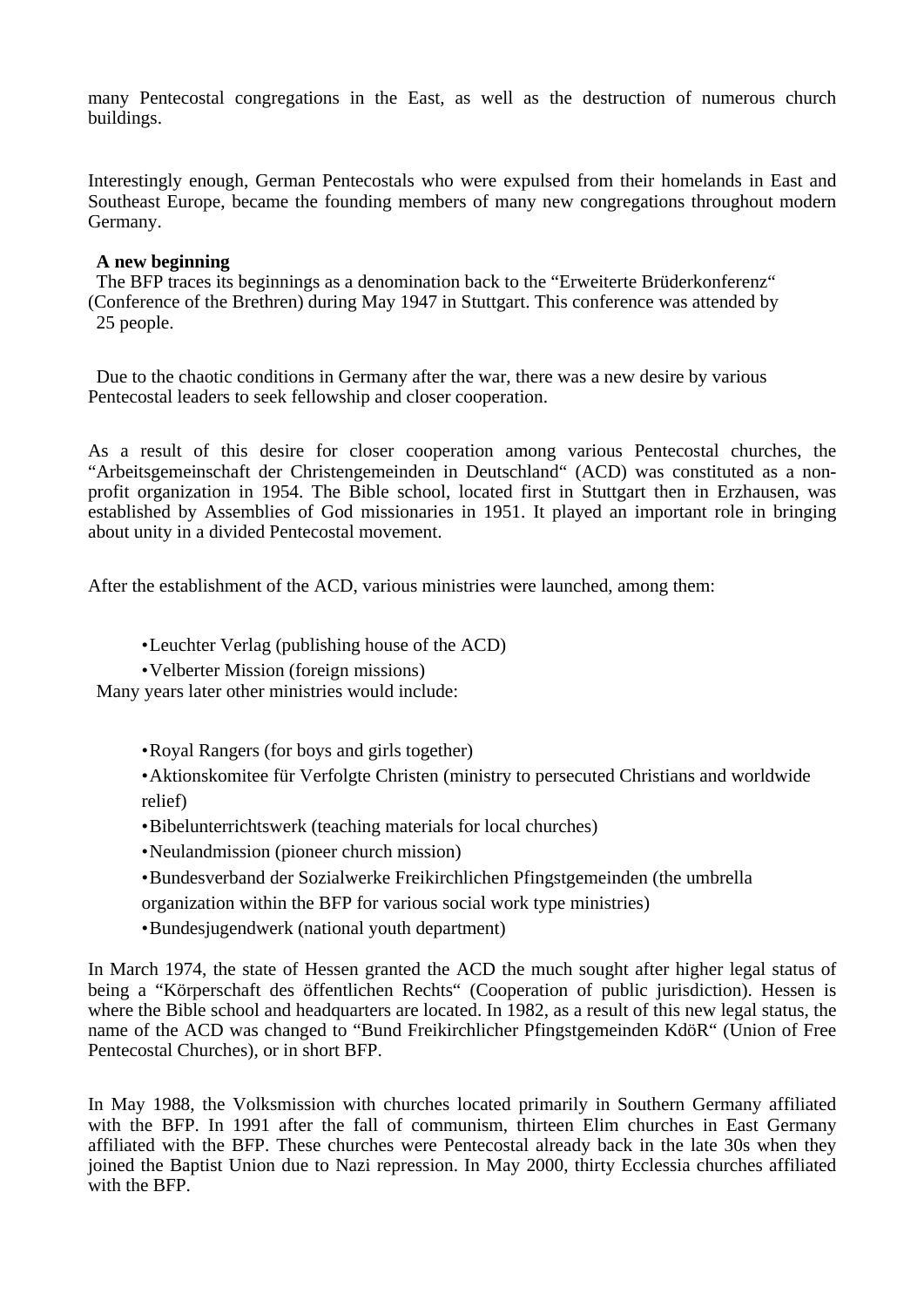As of September 2009, the BFP had 751 churches with over 45,000 members and 50,000 adherents. One third of BFP churches are international churches. Approximately 80% of the international churches are African congregations.

## **Reports in the Pentecostal Evangel 1933 -1937**

#### **Swastika Doctrines** - **December 30, 1933**

Brother G. Kinderman writes to us from Danzig concerning the religious body known as "German Christians," who are endeavoring to control all evangelical bodies in Germany today. He gives a quotation from Dr. Wieneke of Berlin, who is a leader in this new movement: "Many are expecting the government to work out a new creed. The government would not think of it, but rather demands that man should begin to comprehend what was meant by the old creed: I believe in God the Father the Son, and the Holy Ghost. In order to understand the Apostles Creed in the present day, it is necessary to substitute different words for God the Father, the Son, and the Holy Ghost, namely, Nature, History, and personal Life." "Now the Spirit speaketh expressly, that in the latter times some shall depart from the faith." 1 Tim. 4:1.

### **Pentecost in Germany** - **May 18, 1935**

Brother Donald Gee has just visited Germany. He reports a very happy meeting in Leipzig where there are 400 members. At the Sunday afternoon meeting about 750 attended and twelve found Christ. He was warned not to speak against the present government in Germany, and that Nazi detectives would probably be attending the meetings. He writes: "Our Pentecostal brethren have no difficulty in accepting the present regime up till now. There are many admirable traits in Herr Hitler, and he has undoubtedly done much good to his country which they are not slow to recognize. The official greetings from all railway and other workers now is never 'Good day' but always 'Heil Hitler, 'with the salute." The Pentecostal Brethren are recognized by the German government and have the same standing as the Baptists and Methodists. He reports a most helpful conference in Berlin, attended by 30 to 40 Pentecostal pastors. Each afternoon there were crowded meetings in one of the nine Pentecostal assemblies of Berlin and each night a great gathering at the ornate "Concordia Hall." He writes: "The singing, praying, preaching, and everything was thoroughly 'Pentecostal'."

#### **Good News for Germany** - **September 7, 1935**

Pastor Martin Gensichen writes from Berlin: "In the Lutheran church of Germany a new movement has begun. The ministers are defending Bible truth and the churches are filled with people seeking the truth of the Gospel according to the teaching of Martin Luther and the Reformers. I believe this will develop into a new reformation of the Lutheran church. There is also a new spirit of prayer in our Pentecostal churches. We are praying for another world-wide outpouring of the Holy Spirit and for a worldwide revival, as the coming of the Lord is so near. In some Berlin churches we are having prayer meetings everyday in the forenoon."

#### **Protestants Imprisoned in Germany** - **September 4, 1937**

"Another crisis has arisen in the German Church by the arrest and imprisonment of Pastor Martin Niemoeller, the outspoken Evangelical Church leader, who has bravely and consistently opposed the adoption of the new Nazi religion inside the Christian Church and vigorously protested against the persecution of the German evangelicals," says the Christian Herald. "During recent months, twelve eminent German Protestant ministers have been put an trial, charged with disobeying state decrees, and two other pastors have been fined \$250 each or thirty days' imprisonment.

"The imprisoned Pastor Niemoeller addressing a special service of protest last April declared: 'Christ Himself is regarded as a public enemy,' and indicating the attitude of those who are with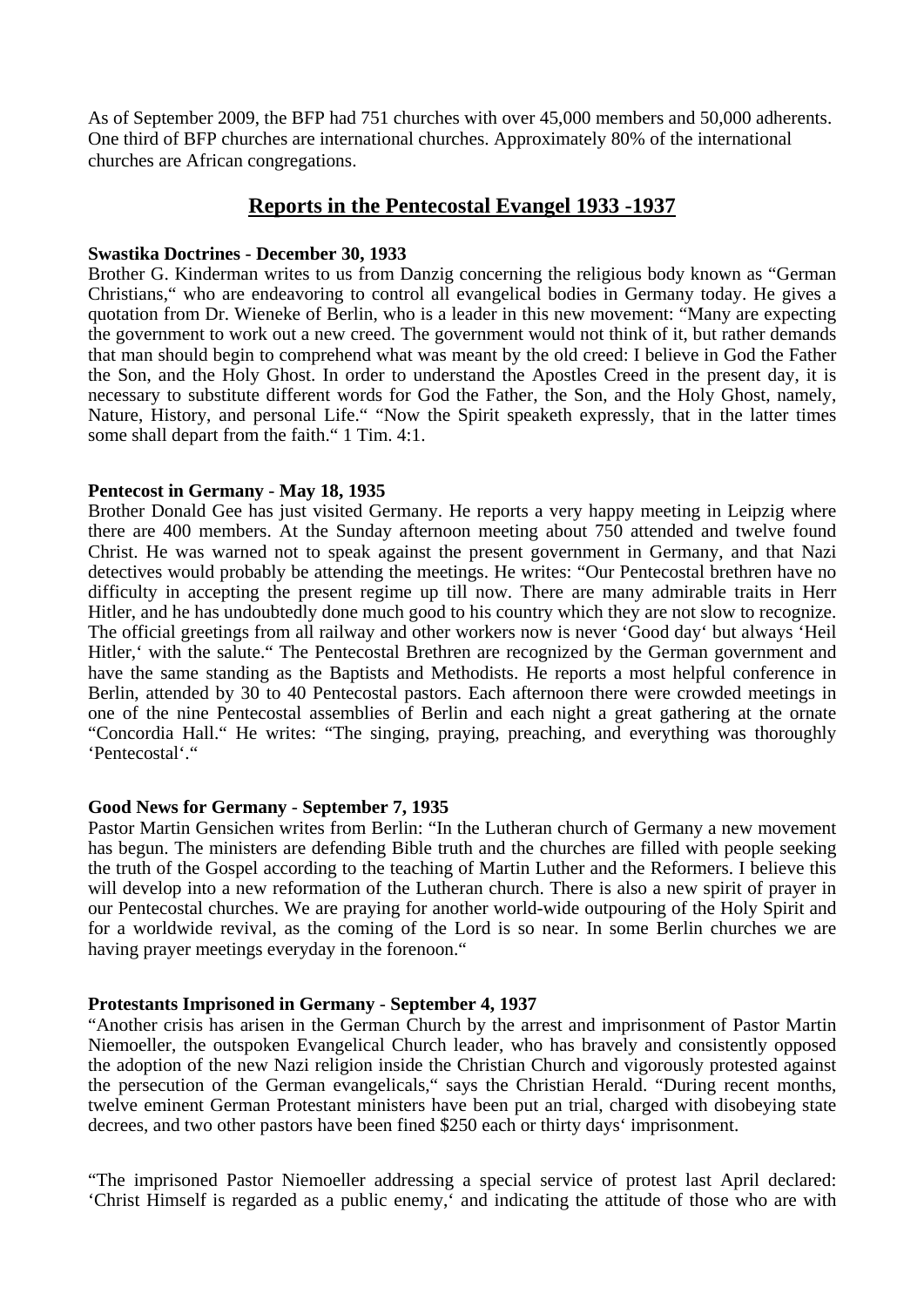him in his protest he stated an the last Sunday in June, when speaking of the latest arrests which so nearly preceded his own: 'It remains and will remain ... that God ought to be obeyed rather than men.<sup>4</sup>

"Occupying the pulpit at Dahlem, Berlin, in the place of Pastor Niemoeller, Otto Dibehius, defied the secret police by declaring: 'Like Paul, Pastor Niemoeller is in prison, and we can do little but beg that he may have strength, and pray God to give him a strong heart."(As this goes to press, we hear of the arrest of four more evangelical pastors.)

# **Division of Foreign Missions Report in the early 1960s.**

## **The Assemblies of God Contribution**

The Pentecostal church in Germany is a national work with national leaders. Assemblies of God ministers have gone to Germany to take their places beside the German brethren and to help where needed to produce an effective furtherance of the gospel. The cooperation which exists has been particularly significant in the training of young men for the ministry, in the Sunday school and literature programs, and in evangelism. The German Branch of the Assemblies of God, U.S.A. also, has rendered valuable assistance to the work in Germany.

The only Assemblies of God minister in Germany immediately after the war was Gustave Kinderman. Because of the extreme physical need in Germany at that time considerable emphasis was placed upon relief work. Many tons of clothing and food were distributed and hundreds of families were assisted to immigrate to America.

In 1948 Mr. Kinderman was joined by Mr. & Mrs. John Lindvall. The years 1950 and 1951 brought a number of American ministers to Germany: Mr. and Mrs. Walter Waldvogel, Mr. and Mrs. B.T. Bard, Mr. and Mrs. Paul Wilhiscroft, and the Misses Victoria Schott, Emma Decker, and Olga Olsson. Mr. and Mrs. John P. Kolenda arrived in 1953. The arrival of additional ministers of the Assemblies of God, U.S.A. brought an expansion of the work and a stronger emphasis upon other phases of ministry.

## **Bible school**

The great need for trained pastors and evangelists to answer the many calls for ministry and to establish new churches in the larger centers of population, led to the recognition of the need of a Bible school. Under the leadership of B.T. Bard a school was established in 1951 in Stuttgart. When John Kolenda arrived in 1953, he became director of the school. In 1954 the school was moved to Erzhausen, near Darmstadt, where the construction of new quarters was undertaken by faith. With much sacrificial effort on the part of Mr. Kolenda who supervised the construction, also students and others who worked with him, a plant has been constructed officially appraised at \$140,000, yet its cost is only one half that amount.

The main building which is a three story structure has accommodations for seventyfive students, apartments for faculty and workers, office space, and room for an expanding printing plant and publishing house. On the campus are also three other houses, a carpenter shop, garage, and ample space for future construction.

Realizing the need for more trained workers to consolidate the results of evangelism, Evangelist Willard Cantelon felt he wanted to have a share in the strategic missionary ministry of the Germany Bible school by raising funds toward the cost of the building. Mr. Cantelon took time out of his busy schedule to raise thousands of dollars for this project.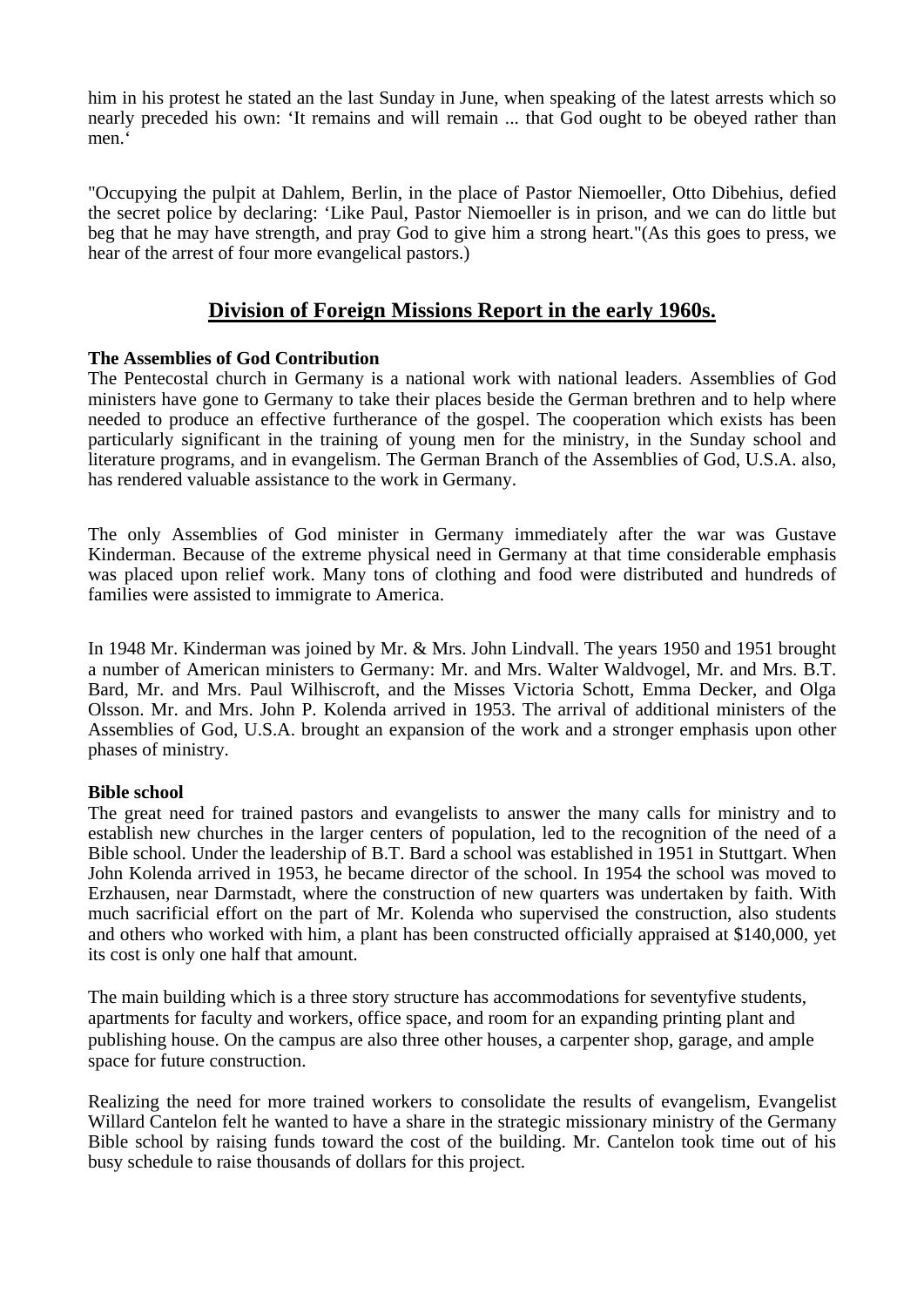At present the faculty of the school consists of three German teachers: Erwin Lorenz, Conrad Lemke, and Richard Breite, and three Americans: John P. Kolenda, Paul Williscrofi, and Olga Olsson. Other Americans who have contributed to the success of the Bible school are Walter Waldvogel, and Emma Decker. Seventy-eight students have completed the two-year course -at Bibelschule "Beröa." Many of these men are filling positions of increasing responsibility in the Pentecostal work in Germany. Two of them are now teachers in the Bible school and at the same time are serving the entire fellowship in the editorial and Sunday school departments. Some have experienced outstanding success in pastoral and evangelistic work. Three are missionaries in foreign fields. As workers become available new churches are being organized. Each new church adds another link to the chain of Pentecostal witness in Germany.

#### **Sunday School Program**

After conducting Teacher Training classes in 1950, Walter Waldvogel recognized the need for adequate Sunday school materials. He translated and produced in mimeographed form the Primary Teacher's quarterly, along with visual aid material. Two years later Paul Williscroft was given the task of promoting a Sunday school program. The Beginner, Primary and Junior Teacher's quarterlies and Junior workbook are now available, together with colored visual aids. The Teen Teacher and Student quarterlies are also being published. Printing plates for the off-set presses are kept on file for the entire series of lessons. When the lessons are repeated after two or three years, as the case may be, these plates are again used and no preparatory work is needed.

Under the capable leadership of Paul Wihliscroft the workers of the Sunday School Department conduct Sunday School Conventions and Teachers Training course, not only in Germany, but also in Austria, and in the German-speaking section of Switzerland. The program is bringing about the use of improved methods and materials, resulting in larger Sunday school attendance, and many more souls won for the Lord.

### **Printing Program**

The printing program started in 1953 with the printing of the Sunday school lessons on a small offset press in the Bible school office in Stuttgart. Through the help of Speed-the-Light a printing plant with modern equipment is now in operation. Three off-set presses, complete photographic equipment for making plates, and other machines as well, are in use. These presses produce not only large quantities of Sunday School literature, but a monthly church paper, young people's magazine, and hundreds of thousands of tracts. With the many open doors in Germany the Assemblies of God is challenged to an all-out effort to help put gospel literature into the hands of the German people.

#### **Evangelism**

Germany also presents an open door for extensive evangelism through tent meetings, and revival services conducted in churches and rented halls. Thousands of people have responded to the call for salvation; large numbers have testified to God's healing power, and hundreds have been baptized in the Holy Spirit.

Great blessing has come to Germany through the ministry of a number of American evangelists. Among them: Mr. and Mrs. Willard Cantelon, who spent several summers in effective tent evangelism, and Mr. and Mrs. Alfred Garr who worked with the Cantelons. Mr. and Mrs. Richard Ruff, and Harold Herman, devoted several summers to successful tent campaigns in Berlin.(The Ruffs are now engaged in evangelistic ministry in Germany, Austria and Switzerland) Olga Olsson, now assisting in the Bible school, also spent several seasons in evangelistic work. The meetings conducted by Mr. and Mrs. Martin Busse in 1958 were particularly successful in the number of young people who accepted Christ. A.C. Lane gave two extended periods of ministry in churches and tent meetings. Mr. and Mrs. E. T. Quannabush also spent one summer in tent evangelism.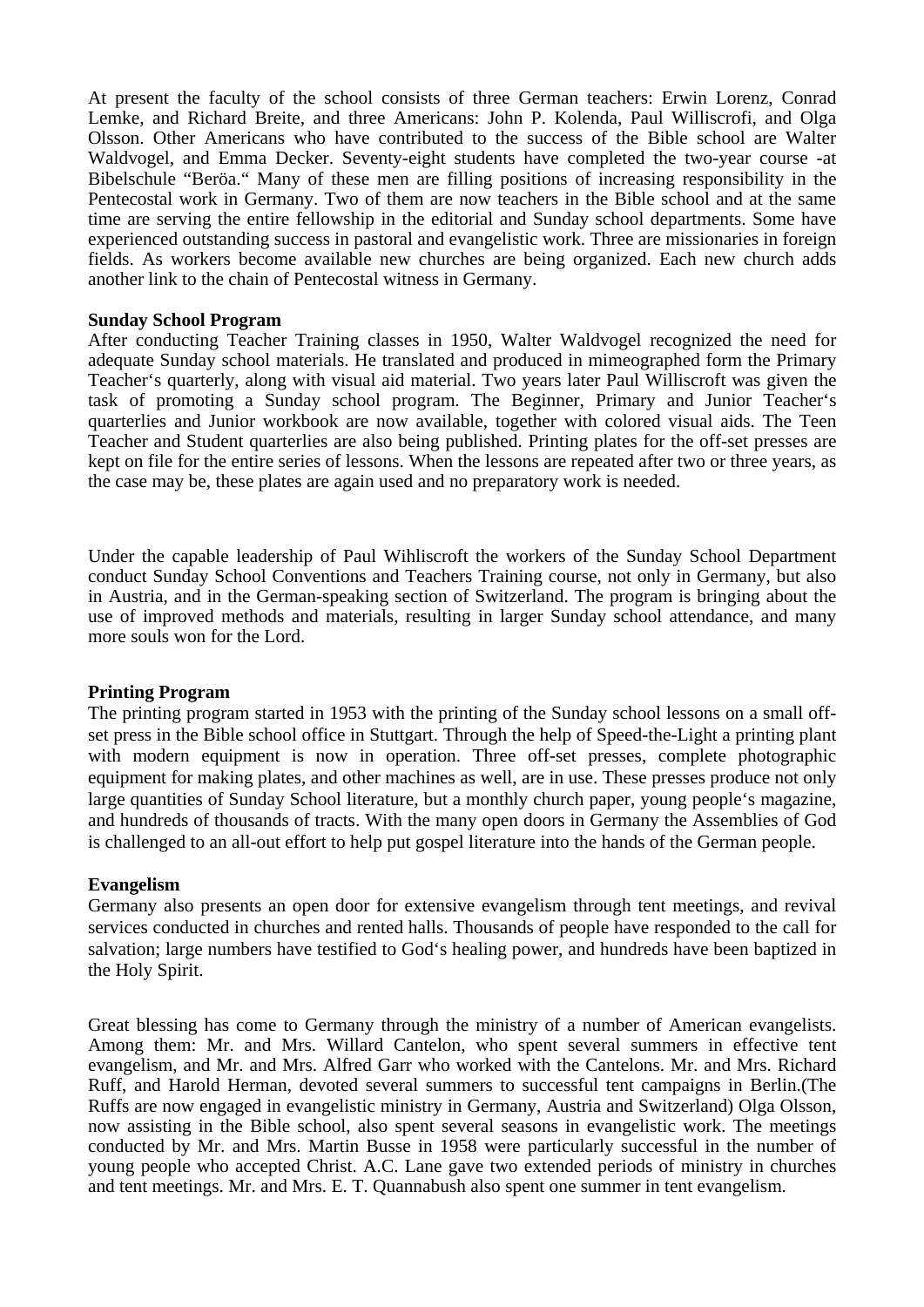### **Servicemen in Germany**

This pamphlet would not be complete without reference to the ministry being carried an among servicemen stationed in Germany. In the fall of *1955,* after having had considerable ministry among servicemen when the Bible school was located in Stuttgart, Mr. and Mrs. Paul Williscroft called a conference of servicemen. The first Servicemen's Retreat brought in men from all over Europe. A similar gathering was held the following year. Since then three retreats have been held in excellent army facilities in the Bavarian Mountains, with an attendance reaching nearly 300. Fellowship meetings, with excellent response, are held an holidays at the Bible school. Contact is maintained with many small groups of Pentecostal servicemen who meet together, usually once each week, at the various bases where they are stationed. Through these contacts these men are encouraged in their stand and testimony for Christ.

### **Sharing the Task**

An urgent need is support for the Bible school students *\$25* per month. Wages are so low that few students are able to save sufficient funds for even one year of training; those from behind the Iron Curtain are completely without money. Future progress of God's work in Germany depends upon available trained leadership. The large population centers can only be reached as men, called of God and consecrated to His service, are trained for His work, and go out to proclaim the message of salvation.

Another urgent need is funds, either gifts or loans, for the construction of church buildings. Local lending institutions do not loan money for church buildings, and it often takes years for a congregation to gather sufficient money to buy a lot an which to build. Rented halls and school rooms being used for services are often crowded to capacity, with no other facilities available. Any expansion of the work will be greatly curtailed unless the need for church buildings can be met.

# **How the BFP views Itself**

The founding fathers of the BFP viewed their fellowship as an "umbrella" under which various Pentecostal groups could cooperate and fellowship together. The underlying notion implies that as the Pentecostal movement in Germany becomes more unified, the German people will be reached more effectively with the Gospel.

The BFP has always tried to avoid the establishment of a centralist authoritarian structure that simply dictates policy.

Unity in the body of Christ is very important for the BFP, and great **effort is put** forth to work and cooperate with other Pentecostal and Charismatic groups. This desire for unity carries over to other free churches in Germany, with which many BFP churches work together locally in the Evangelical Alliance.

The BFP is a member of the Vereinigung Evangelischer Freikirchen (Association of Free Protestant Churches).

The following is a list of denominations who belong to the VEF:

| <b>Denomination</b> | <b>Membership as of 2000</b> |  |
|---------------------|------------------------------|--|
| <b>Baptists</b>     | 86,700                       |  |
| Methodist Church    | 37,418                       |  |
| <b>RFP</b>          | 34,604                       |  |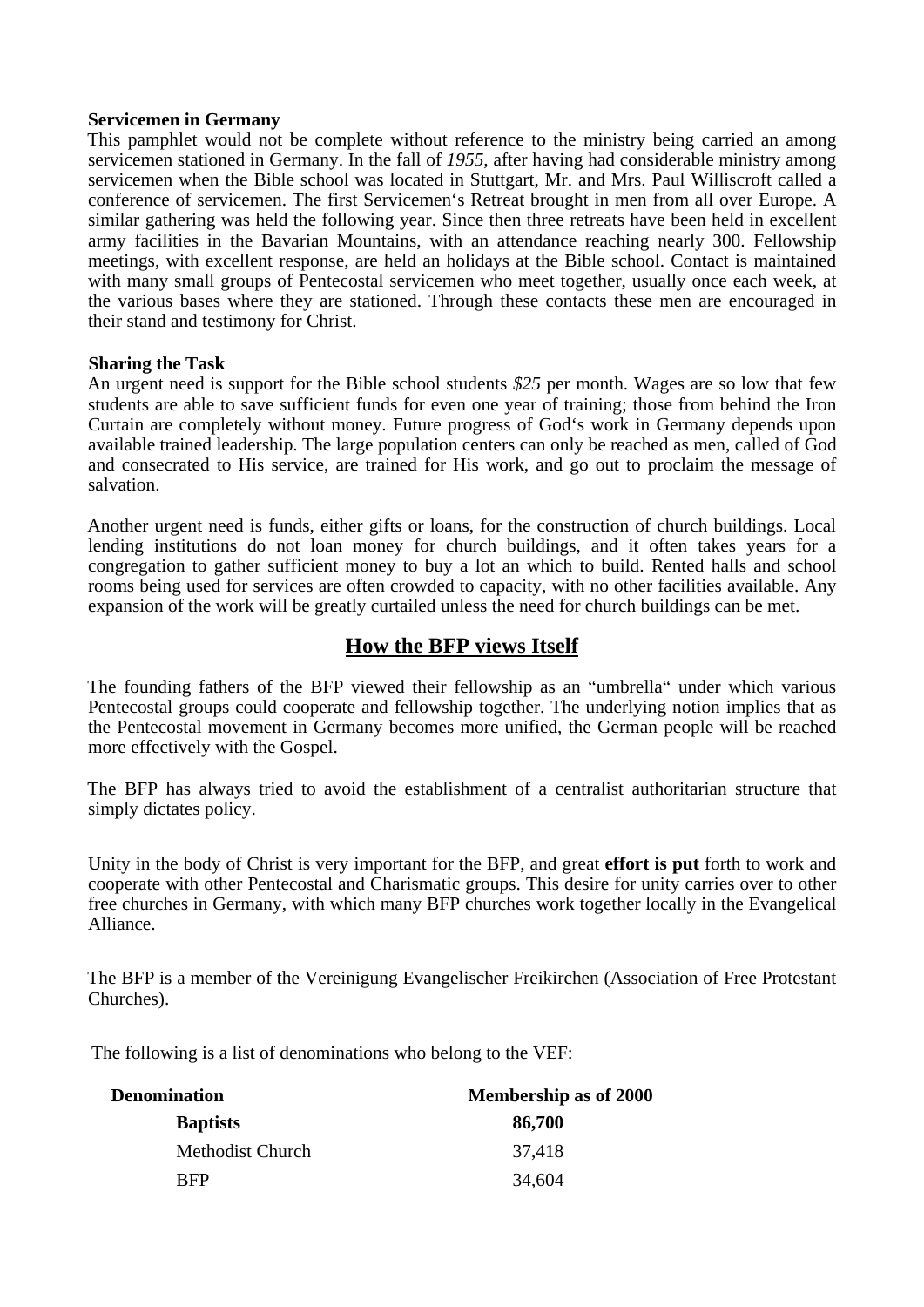| Free Evangelical Church       | 32,078 |
|-------------------------------|--------|
| Mennonite Church              | 6,000  |
| Mülheimer Church              | 2,900  |
| <b>Salvation Army</b>         | 1,505  |
| <b>Nazarenes</b>              | 1,100  |
| <b>Associate Members</b>      |        |
| <b>Seventh Day Adventists</b> | 35,687 |
| <b>Herrnhut Moravians</b>     | 6,729  |
| Church of God (Pentecostal)   | 4,800  |
| Church of God (Evangelical)   | 2,200  |
| <b>Total VEF membership</b>   |        |

| including associate members | 251,721 |
|-----------------------------|---------|
|-----------------------------|---------|

According to the VEF, there are about 188,000 members in other free churches including independent charismatic and evangelical churches in Germany.

The VEF estimates that there are a total of 856,446 adherents of free churches throughout Germany.

Some local BFP churches as well as BFP Districts have a working relationship with the Arbeitsgemeinschaft Christlicher Kirchen Deutschland (National Council of Churches).

## **Baptism**

Generally there is a longer preparation time before baptism in European churches than in the States. Many churches wait months before baptizing new converts because of their Lutheran or Catholic ties. Also, many new converts need time to decide whether they are willing break with the State church. Before baptism it is recommended that new converts offically deregister from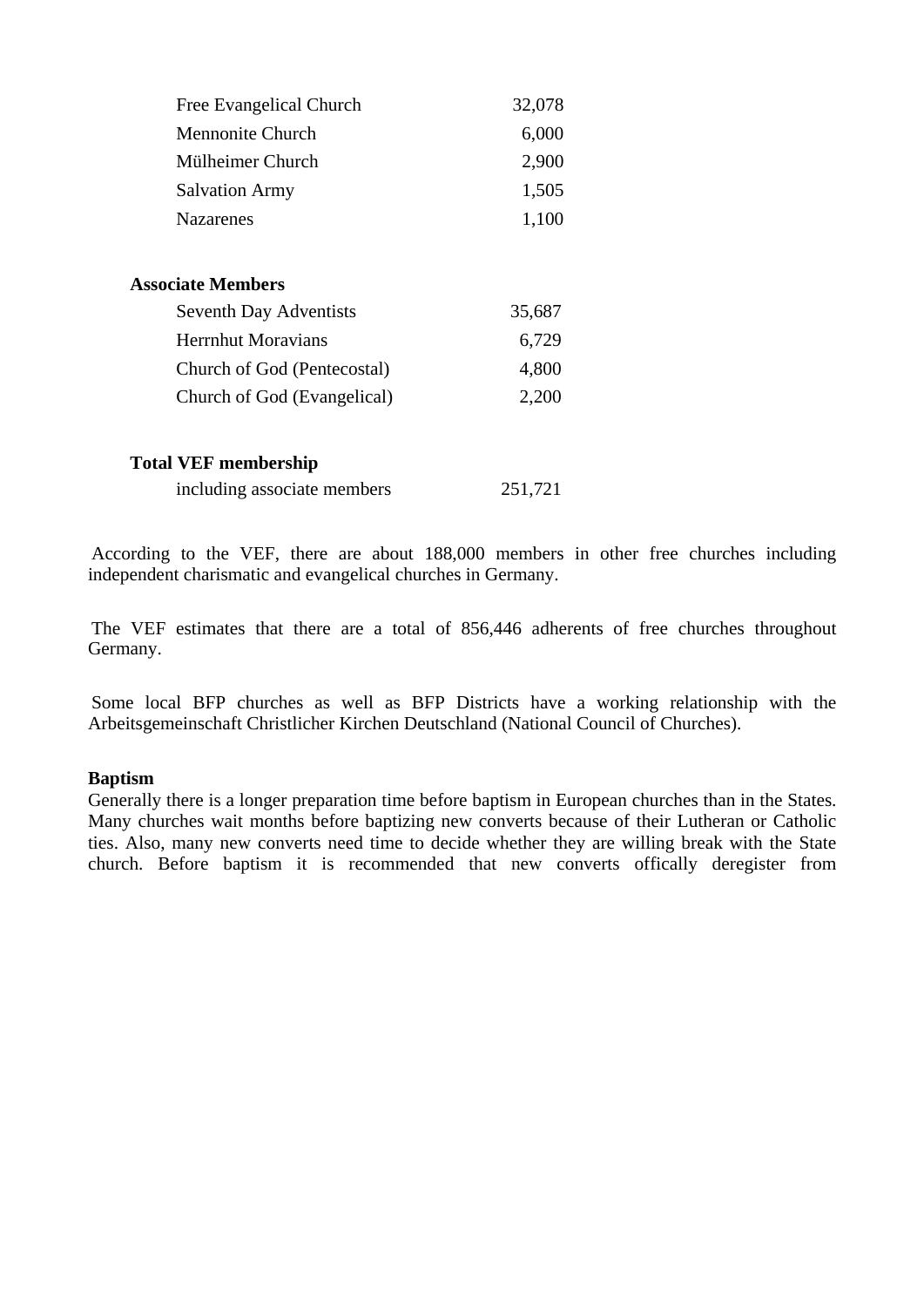the state church. Many churches in Germany connect water baptism with membership according to Acts 2:31.

# **Church Membership Transfers**

It is very common in Germany to give members who join another church (Evangelical or Pentecostal) a letter of transfer (Uberweisung). Also, when new members want to join your church it is appropriate to request a letter of transfer from their previous church.

## **Communion**

Communion in Germany may be served with wine or grape juice. Some churches offer a choice of either one. Communion may be served in individual glasses, or as the common cup. Some churches serve communion only to their church members.

## **Music**

In German churches at least 90% of all worship songs and choruses have been translated from English. You will find even the latest English worship music translated into German.

# **BFP Organizational Structure**

The BFP has a congregational form of church government with the local church being autonomous but not independent.

Elders provide leadership for the local church, whereby the pastor is usually the "leading" elder. Some churches have a Gemeindeleiter (lay church leader) along with the pastor.

The BFP is governed by an Executive Presbytery (Geschäftsführender Vorstand)

which is made up of the following 8 offices:

- Superintendent (Präses)
- Two Assistant Superintendents
- Secretary (Bundessekretär)
- Treasurer (Bundesschatzmeister)
- Three officers at large

These officers are voted on at the same time every 4 years during the Bundeskonferenz (General Council). The executive presbytery meets approximately every 6 weeks.

The BFP Präsidium (General Presbytery) is made up of the Executive Presbyters and all District Presbyters (Regionalleiter). The District Presbyters are usually full-time local church pastors. They are elected every four years. The Präsidium meets two to three times per year.

The Bundeskonferenz (General Council) is made up of all credential holders including church delegates. Church delegates are allotted according to church size. The Bundeskonferenz convenes one to two times per year making decisions relative to the entire movement.